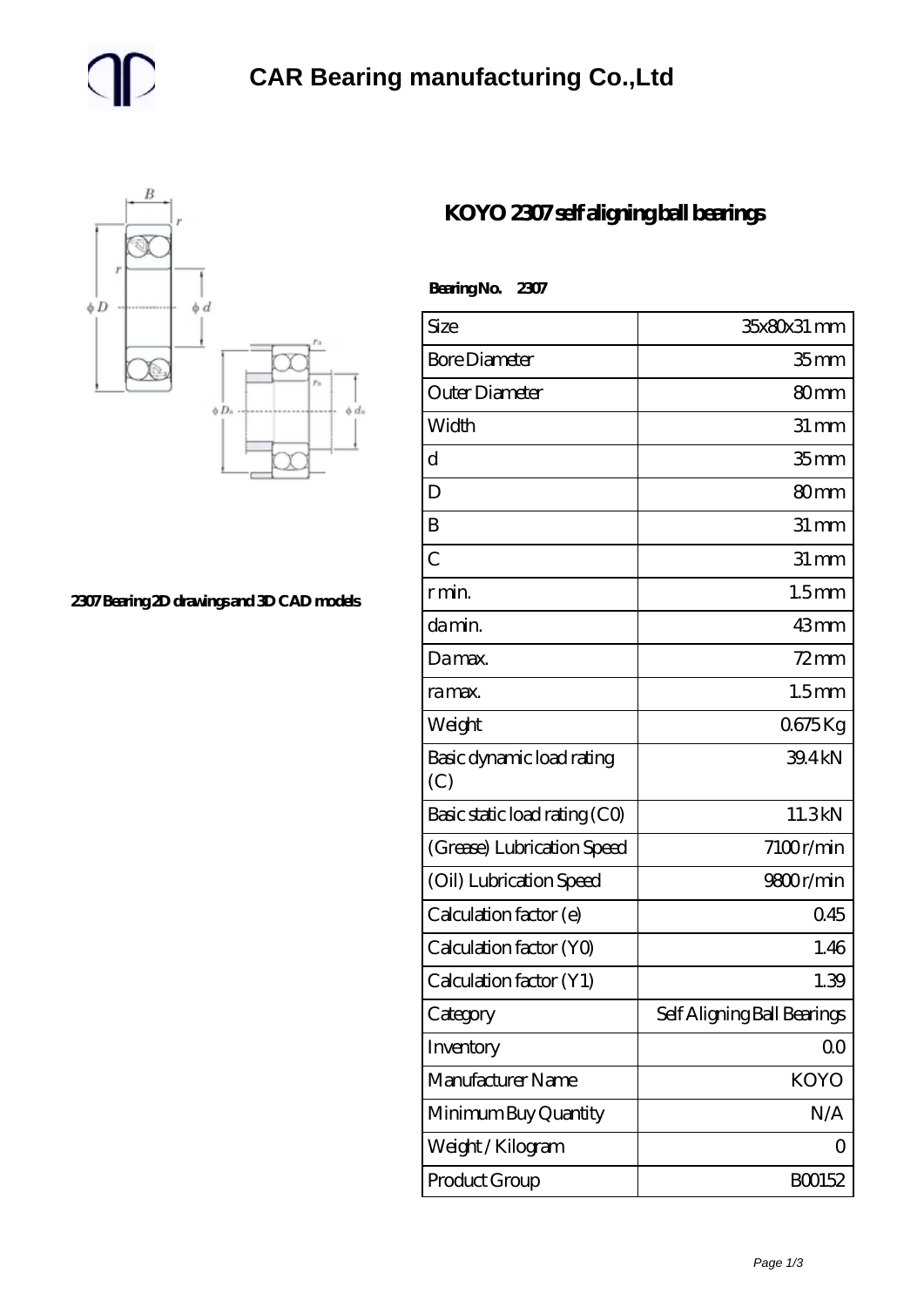

| Mounting Method         | Shaft                                                                                                                                                                                         |
|-------------------------|-----------------------------------------------------------------------------------------------------------------------------------------------------------------------------------------------|
| Enclosure               | Open                                                                                                                                                                                          |
| Rolling Element         | <b>Ball Bearing</b>                                                                                                                                                                           |
| Cage Material           | Steel                                                                                                                                                                                         |
| Precision Class         | ABEC 1   ISO PO                                                                                                                                                                               |
| Internal Clearance      | CO-Medium                                                                                                                                                                                     |
| Number of Rows of Balls | Double Row                                                                                                                                                                                    |
| <b>Other Features</b>   | Allowable Misalignment 3<br>Deg                                                                                                                                                               |
| Long Description        | <b>35MM Bore; Shaft Mount;</b><br><b>80MM Outside Diameter,</b><br>31MM Inner Race Width:<br>31MM Outer Race Width:<br>Open; Steel Cage; Double<br>Row of Balls, ABEC 1   ISO<br>PQ CO-Medium |
| Inch - Metric           | Metric                                                                                                                                                                                        |
| Category                | Self Aligning Ball Bearings                                                                                                                                                                   |
| <b>UNSPSC</b>           | 31171532                                                                                                                                                                                      |
| Harmonized Tariff Code  | 8482105068                                                                                                                                                                                    |
| Noun                    | Bearing                                                                                                                                                                                       |
| Keyword String          | Self Aligning                                                                                                                                                                                 |
| Manufacturer URL        | http://www.koyousa.com                                                                                                                                                                        |
| Weight/LBS              | 1.48812                                                                                                                                                                                       |
| Outside Diameter        | 315Inch   80Millimeter                                                                                                                                                                        |
| Inner Race Width        | 1.22Inch   31 Millimeter                                                                                                                                                                      |
| Outer Race Width        | 1.22 Inch   31 Millimeter                                                                                                                                                                     |
| <b>Bore</b>             | 1.378Inch   35 Millimeter                                                                                                                                                                     |
| Bearing No.             | 2307                                                                                                                                                                                          |
| r(min)                  | 1.5                                                                                                                                                                                           |
| Cr                      | 39.5                                                                                                                                                                                          |
| CQr                     | 11.1                                                                                                                                                                                          |
| Cu                      | 0.71                                                                                                                                                                                          |
| Grease lub.             | 7100                                                                                                                                                                                          |
|                         |                                                                                                                                                                                               |